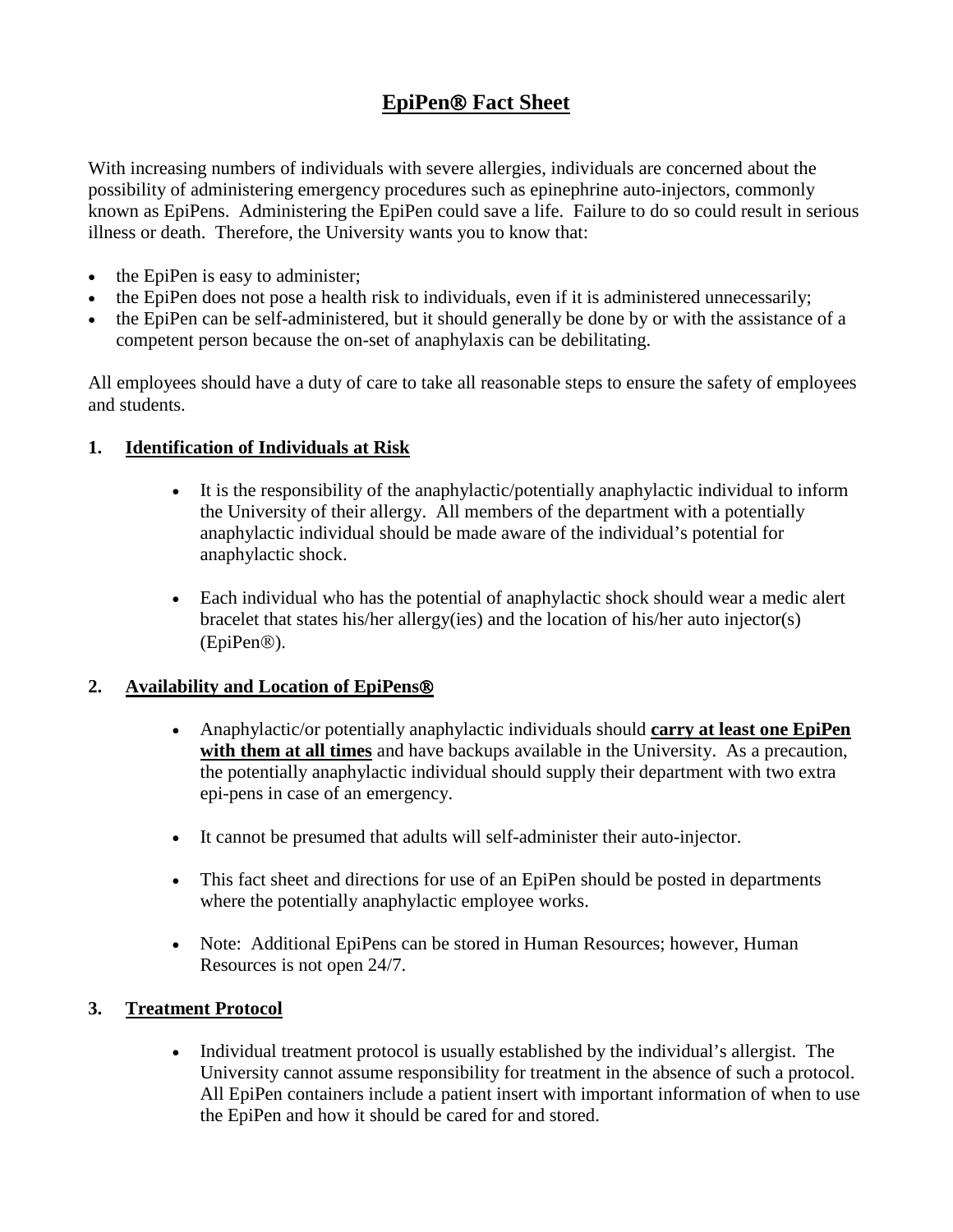- Please note: EpiPens can be stored in areas where the temperature is up to 25 degrees Centigrade (77 degrees Fahrenheit).
- Do not store EpiPens in refrigerators.
- Do not expose EpiPens to extreme cold or heat.
- All auto-injector EpiPens have an expiration date for example: December  $05 =$ December 31, 2005
- All EpiPens need to be replaced before the expiration date.
- Examine contents of the EpiPen occasionally through the clear window to ensure that the solution is not discoloured or contains solid particles (precipitate). The solution should be clear and if it is not, the potentially anaphylactic individual should replace the unit immediately.
- To manage an emergency, please do the following:
	- **a.** Call 911.
	- **b.** One person stay with the injured individual at all times.
	- **c.** One person goes for help.
	- **d.** Administer epinephrine at the first sign of reaction, however slight (e.g. itching or swelling of the lips/mouth in food allergic individuals). **There are no contraindications to the use of epinephrine for a potentially life-threatening allergic reaction. Note time of administration.**
	- **e.** Regardless of the degree of reaction or exposure to epinephrine, transfer the individual to an emergency room asap. Symptoms may reoccur up to eight hours after exposure to the allergen.
	- **f.** Contact the individual's emergency contact.

# **4. Training**

- Each year, the Education Health Centre or a medical professional should provide an awareness session for all staff, which includes a demonstration on the use of the epi-pen.
- All EpiPen cases have a patient insert that gives information on how to administer an epi-pen.
- On the web, http://www.epipen.com/howtouse.aspx demonstrates how to use an EpiPen.
- The directions for the use of an EpiPen should be posted next to this fact sheet. Remember: if the directions for use are missing, each EpiPen tube/case has the directions for use inside of the tube.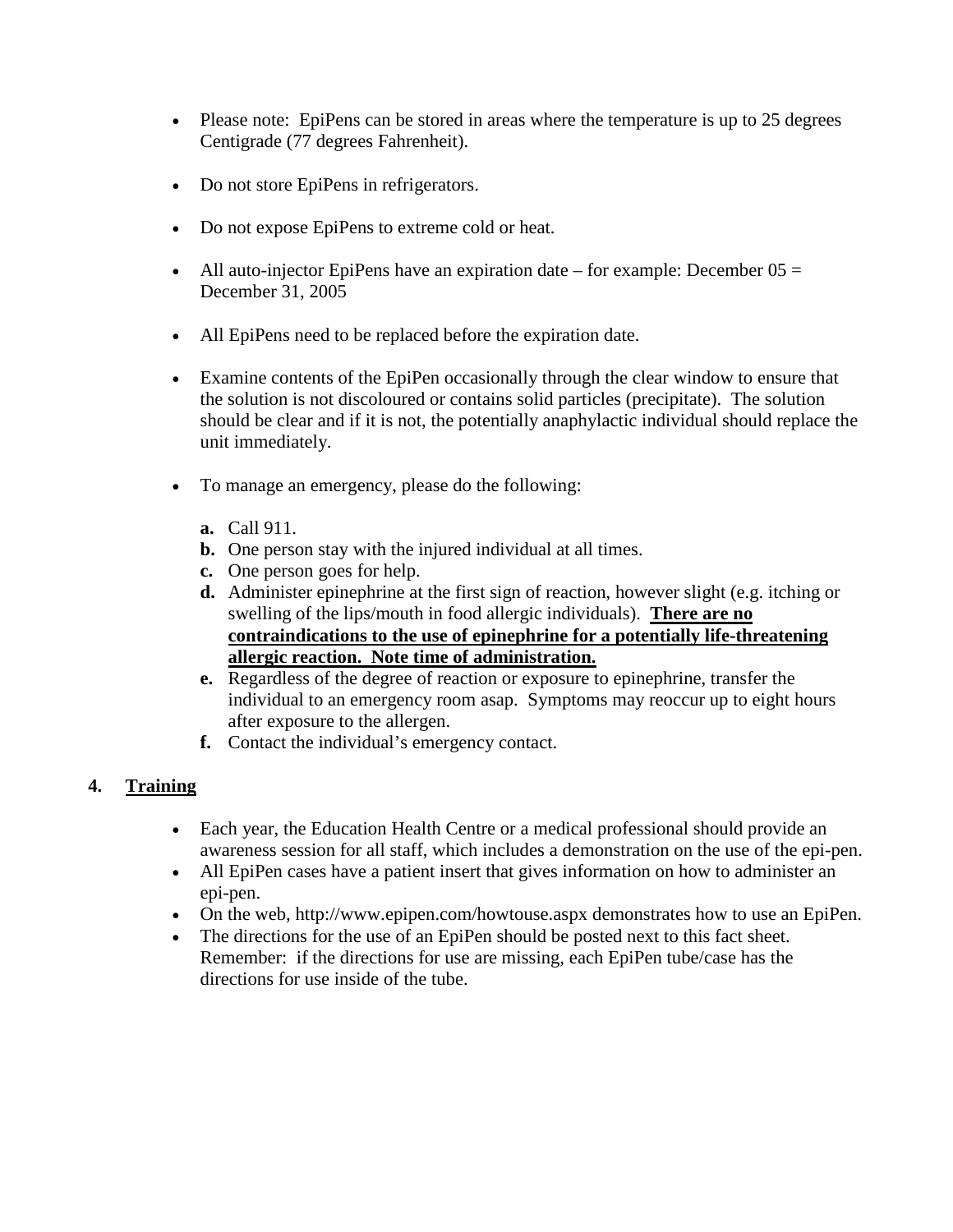## **Administration of Epinephrine**

- Check the EpiPen to ensure the medication has not expired, has not become discoloured, does not contain particulates, or sediments.
- Prep skin site with alcohol (only if alcohol is available not necessary).
- Remove the safety cap from the auto-injector.
- Place the tip of the auto-injector against the lateral aspect of the patient's thigh midway between the waist and knee.
- Push the injector firmly against the thigh until the spring-loaded needle is deployed and the medication is injected (at least 10 seconds).
- Dispose of the auto-injector in a bio-hazard contained designed for sharp objects as soon as possible. Be careful not to prick yourself as the needle will now be protruding from the end of the injector.
- Record that epinephrine was administered, the dose, and the time of administration.

### **Side Effects**

The individual may complain of side effects following the administration of epinephrine. Possible side effects include increased heart rate, pale skin (pallor), dizziness, chest pain, headache, nausea, vomiting, excitability and anxiousness.

#### **Call 911 as soon as possible.**